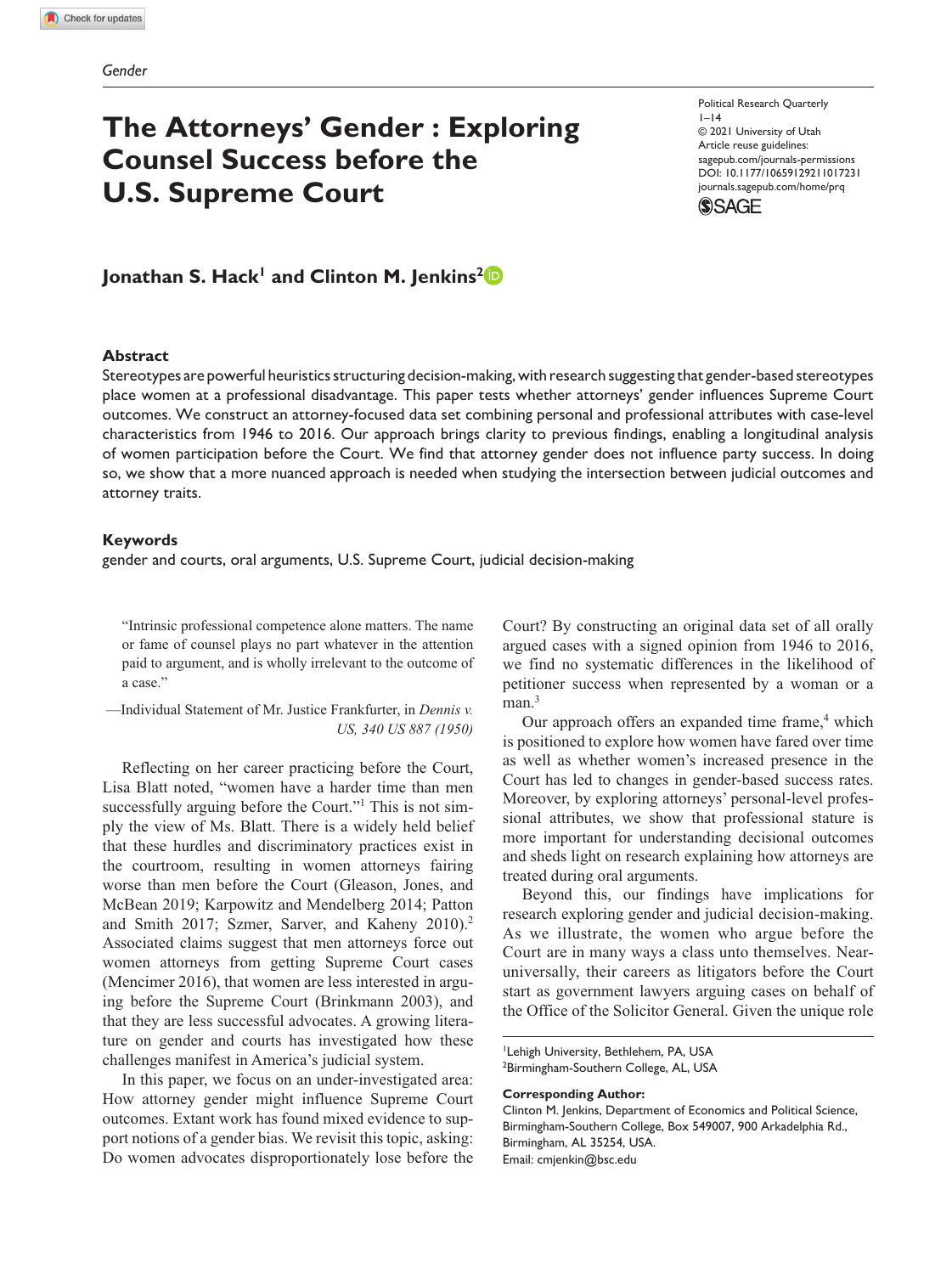of the Solicitor General, and the Office more broadly, this overlap between gender and professional stature proves an important confounder often overlooked in previous research.

# **Gender and Stereotyping**

When making decisions, individuals often rely upon stereotypes and heuristics. Stereotyping—the assignment of "identical characteristics to any person in a group regardless of the actual variation among members of that group" (Aronson 1988, 233)—allows individuals to organize, process, and evaluate information. It provides an additional layer of structure to the world using easily accessed representations of objects, events, or people (Haslett, Geis, and Carter 1992). Stereotypes are frequently used as "shortcuts" when sorting through information is cognitively burdensome, or when there is too little information and a decision cannot easily be made (Conover 1984).

Gender is one of the most prominent and readily available stereotypes drawn upon when decisions are made. Further, different traits are frequently assigned to men and women based upon these stereotypes. Men are traditionally stereotyped as strong, rational, assertive, and competent, whereas women are often stereotyped as more emotional, empathetic, warmer, and less assertive (McKee and Sherriffs 1957; Valian 2005). This stereotyping has traditionally extended to political evaluations and decision-making, with women political elites often being stereotyped as more liberal (King and Matland 2003), more capable of dealing with social welfare issues, but less capable at dealing with foreign policy, defense, and crime (Alexander and Andersen 1993; Huddy and Terkildsen 1993; Lawless 2004), and often viewed as outsider candidates, compared with men (Fridkin and Kenney 2009). Often, as soon as one perceives an individual to be either a man or woman, they assign attributes to that individual via the stereotyping process, sometimes intentionally but often not (Greenwald, Klinger, and Schuh 1995).

These stereotypes generally assign women traits that make them less likely to be considered credible or competent in political or professional settings, and likely place women at a disadvantage in a variety of avenues. These stereotypes have generally been thought to disadvantage women in the business and political realms (Fox and Oxley 2003; Kahn and Fridkin 1996; Sanbonmatsu and Dolan 2009; but see, Brooks 2013; Hayes and Lawless 2015 on political matters; e.g., Cuddy, Fiske, and Glick 2004 on the business world). A growing literature has investigated the ways in which gender, gender stereotyping, and disadvantages often facing women appear in the judicial system.

# **Studying Gender and Judicial Politics**

Research exploring gender and judicial decision-making has tended to focus on how a judge's gender influences decisions from the bench (see, e.g., Kritzer and Uhlman 1977). For example, Gruhl, Spohn, and Welch (1981) show that women judges were considerably less likely to sentence women defendants to prison, than men judges. Songer, Davis, and Haire (1994) find that in employment discrimination cases, women judges were significantly more liberal than men. Turner (2015) explores the extent to which the majority opinion writer's gender influences whether fellow justices file a concurrence. Still others have found mixed support for the influence of gender on decision-making, even for cases involving "women's issues."5

Other avenues of inquiry into the intersection of gender and the Court have studied the underrepresentation of women in the Supreme Court Bar (Sarver, Kaheny, and Szmer 2007). Those exploring advocacy and the courts have often focused on how the justices engage with attorneys. For example, Phillips and Carter (2009) demonstrated that liberal justices engage in more information seeking behavior when the attorney is a woman, relative to when the attorney is a man. Conservative justices demonstrate the opposite effect. Still others (Gleason, Jones, and McBean 2019) have studied how adherence to gender norms surrounding argument presentation in party-briefs submitted to the Court can affect how men justices evaluate the arguments in those briefs. Looking at women's treatment, generally, some have found high levels of incivility toward women at all levels and positions within the legal system (see, e.g., Cortina et al. 2002; Lonsway et al. 2002).

Recent scholarship has shown that legal advocacy shapes judicial outcomes (Johnson 2001; Ringsmuth, Bryan, and Johnson 2013). Attorney arguments whether written or oral—are important sources of information for justices (Caldeira and Wright 1988; Johnson 2003; Johnson, Wahlbeck, and Spriggs 2006). Oral arguments provide the justices with an opportunity to interact with counsel, asking questions and assessing a lawyer's real-time advocacy capabilities. In addition to providing a forum for the justices to ask questions and clarify issues, oral arguments may induce the use of cognitive heuristics on the part of the justices when assessing the "messenger." During oral arguments, the justices are starkly presented with a lawyer's individual traits, "including gender, race, and age, and often general 'likableness,' which immediately brings many social stereotypes into play" (Lau and Redlawsk 2001, 954). Cognitive heuristics, in this case attorneys' individual traits, may trigger a range of emotional and other responses (Marcus and MacKuen 1993) on the part of the justices, coloring how they evaluate the arguments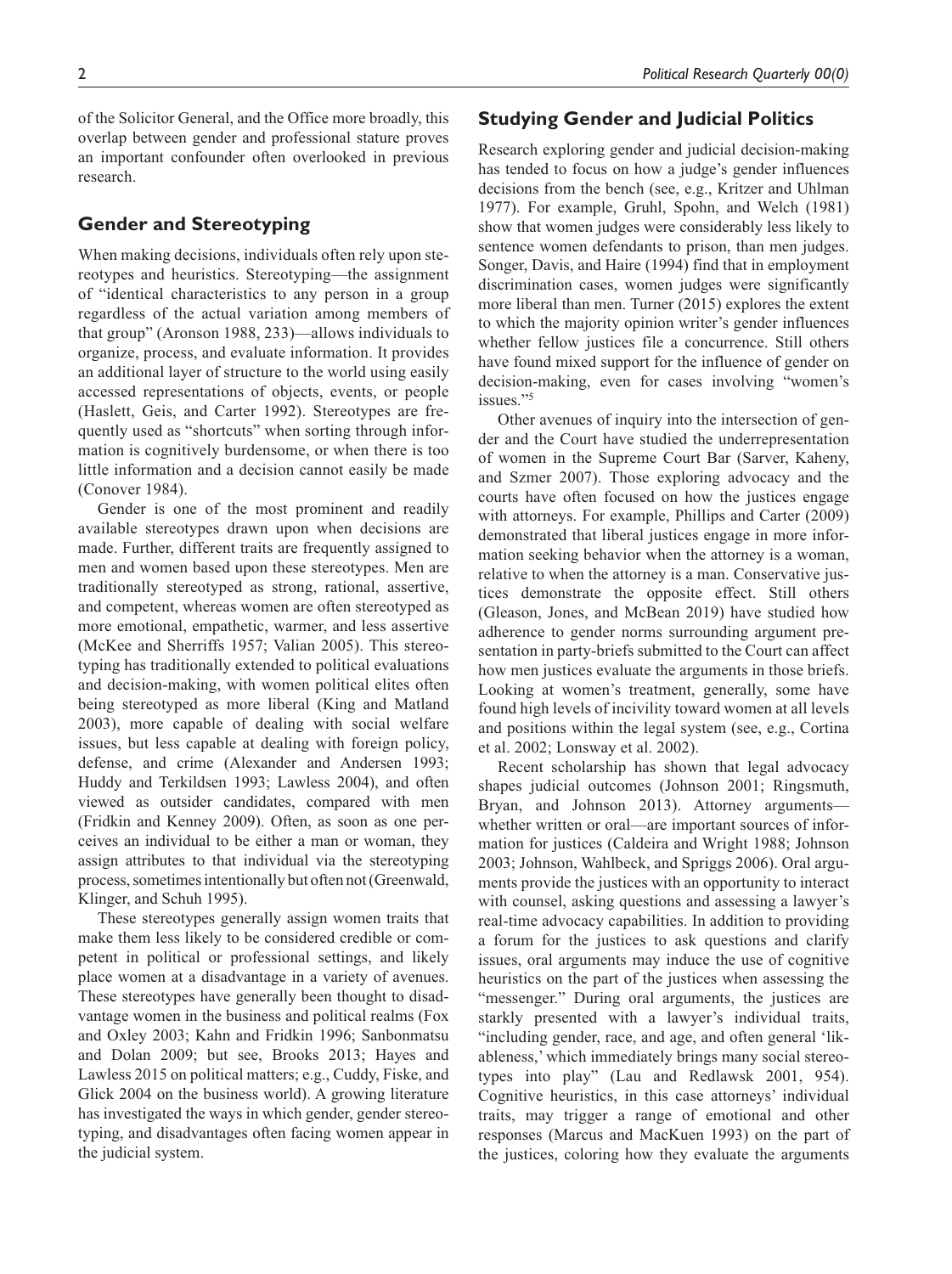being presented and whether the Justices readily accept the information.<sup>6</sup>

Oral arguments place an attorney physically before the justices making it the forum most likely to cue gendered stereotypes. Since attorney gender is arguably one of the most readily perceived individual characteristics, the justices—whether intentionally or not—may assess a lawyer's gender, activating a variety of stereotypes, many of which were discussed above, influencing perceptions of credibility. Oral arguments, therefore, become the forum where automatic stereotyping based on gender is most likely to occur.

A burgeoning literature has demonstrated that men and women attorneys may be received differently during this stage of the judicial process. Women lawyers are interrupted earlier and more frequently during oral arguments (Patton and Smith 2017). Justices speak more frequently and for longer when a woman is arguing before the Court (Patton and Smith 2017, 2020; Phillips and Carter 2009). This effect is particularly pronounced among conservative justices (Patton and Smith 2020). Finally, Gleason (2020) has argued that attorneys who deviate from gender norms in their communication style may be less successful. These findings—although concerning, for a society claiming to seek gender parity—do not directly address the most important question for litigators: Does an attorney's gender influence their likelihood of winning?

Scholarship investigating the influence of attorney gender on judicial outcomes is mixed, sometimes finding that attorney gender is related to outcomes and other times not. For example, some work finds that no differences emerge, generally, between the willingness of the justices to vote in favor of a party represented by men or women attorneys, except in the case of the most conservative justices (Szmer, Sarver, and Kaheny 2010). Gleason (2020) finds that litigants represented by women may be more likely to win when the attorney adheres to gender norms when addressing the Court, and less likely to win otherwise. This ultimately leads Gleason (2020, 1) to ponder about, " . . . how effective women are at the Supreme Court." Other analyses have investigated the influence of attorney gender on decision-making by the Supreme Court of Canada (Kaheny, Szmer, and Sarver 2011) and decision-making by U.S. Courts of Appeals judges (Szmer et al. 2013), demonstrating that women attorneys acting as oral advocates may actually be more likely to win in these forums in most types of cases.<sup>7</sup>

# **Revisiting Gender, Oral Advocates, and Success before the Court**

Although the literature covered above has begun to explore the role gender stereotypes play in influencing how attorneys are treated and fare before the Court, as well as the role of gender in the justice system more generally, more work is needed to fully assess accounts by contemporary Court observers about the challenges facing women attorneys. Notably, much of the work cited above suggests women attorneys may be less successful as advocates, however, few have answered the question of most importance to attorneys and their clients—do women advocates disproportionately lose before the Court? Furthermore, work that does consider this question focuses on narrow bands of time, making it difficult to understand the broader arc of women attorneys' success before the Court. Considering this, we add to extant findings regarding attorney gender and decisions by the nation's highest court. In addition to showing that an attorney's gender does not influence their party's success before the Court, we offer an expanded time period over which to study advocate success. Importantly, we conceptualize and operationalize attorney success as the overall decisions of the Court—that is, whether the party represented by an attorney wins or loses.8

Reviewing prior work above on gender stereotyping, the importance of oral advocacy, and Supreme Court decision-making it is reasonable to expect that attorney gender may influence decision-making at the Supreme Court. Specifically, given the importance of oral advocacy to judicial decision-making, the opportunity oral arguments present for traits subject to stereotyping to become salient, as well as the prevalence of oftenautomatic stereotyping, it is uncontroversial to suspect that stereotypes may play a role in the decision-making process of justices. Considering that such stereotyping often assigns to women traits that make them less likely to be considered credible or competent, and the existence of evidence that these stereotypes are harmful to women in both the political and professional worlds, we suggest the following hypothesis:

**Hypothesis 1:** Women attorneys are less likely to win before the Supreme Court than men, all else held equal.

Surprisingly, the limited research focused on this debate lacks consistent findings. These realities prove puzzling considering the numerous reasons discussed above to expect women attorneys may face challenges before the Supreme Court. We seek to provide clarity and context to this line of inquiry by considering reasons to expect that the gender of an attorney presenting oral arguments may not influence the Court's decision-making.

Over the 20th century, society's view of women has changed drastically, becoming more accepting, and even encouraging in some instances, of women as professionals, serving as top-tier political candidates, the primary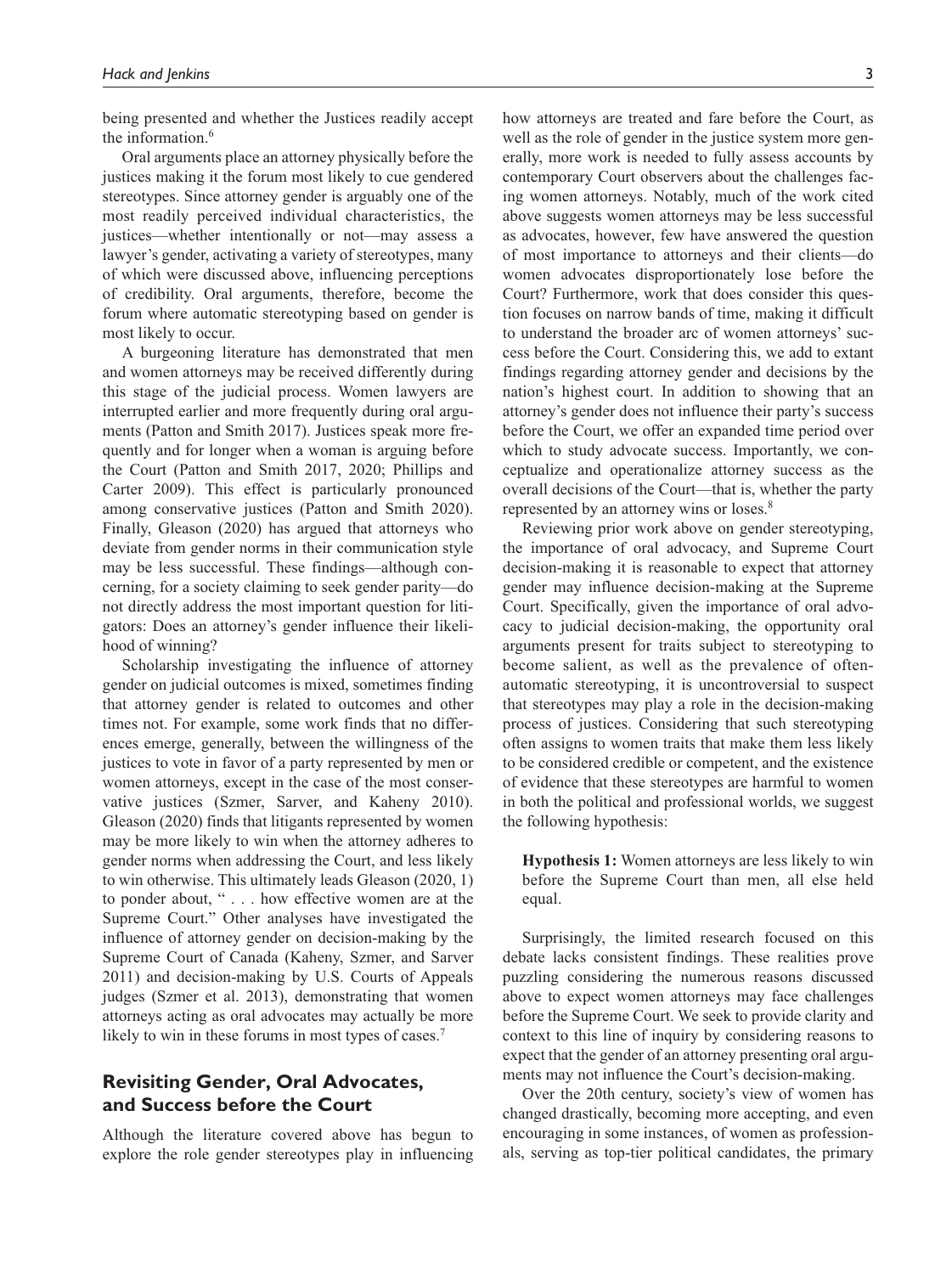income earner in households, and in many other roles once thought only the domain of men (Roper Center 2014).<sup>9</sup> Women's place in politics and the legal profession has changed over the past 50 years. As views about the appropriate social and professional roles for women change, we may expect negative stereotypes about women in those roles to be less influential.

As women become more prominent in professional, legal, and political life, the use of negative stereotypes in evaluating them decreases (see, e.g., Craig and Jacobs 1985; Stevens and Gardner 1987). For example, women running for office are no longer being evaluated differently by the public (Brooks 2013; Hayes, Lawless, and Baitinger 2014) or other political elites such as the news media (Hayes and Lawless 2015). Researchers suggest that the increased prominence of women candidates has reduced the use of negative stereotypes to portray and evaluate them (Hayes and Lawless 2015).

Szmer et al. (2013, citing Craig and Jacobs 1985) expect a decrease in negative stereotyping of women attorneys as more diverse individuals come to occupy appellate court judgeships. The example they cite as evidence comes from a study of men firefighters. As men gained more experience working with women firefighters, they grew to hold their women peers in higher regard and seemed to shed some of their stereotypes of women. We expect this to be true for women attorneys arguing before the Supreme Court as well.

Moreover, women are becoming more prevalent in the legal profession, which may suggest a decrease in the use of harmful stereotypes.10 As women matriculate into law school in greater numbers, argue more frequently before the Court, and come to occupy a greater number of seats on the Supreme Court, their presence in the Courtroom should be considered less novel.<sup>11</sup> The justices, therefore, may be less likely to rely on potentially harmful stereotypes when evaluating arguments made by women attorneys in more recent times.

If it is the case that negative stereotypes are less frequently used in recent decades to evaluate women Supreme Court advocates, this might explain the puzzling findings of prior work, which have predominantly used data from recent decades. Evidence of this explanation would be an increase in women attorneys' success before the Court the more recently one looks. Although litigants represented by women attorneys may have fared worse before the Court early-on, the relationship between attorney gender and party success may change over time, with women attorneys' success before the Court reaching a point of no statistical or substantive difference from men. Although it is difficult to select a precise time at which we may expect this trend to take hold, considering most of the societal changes discussed above were underway throughout the 1970s through 1990s, we may expect that by 2000 there should be substantially different views of women attorneys than in the three or four decades prior. Thus, we suggest the following hypothesis:

**Hypothesis 2:** Women attorneys' success before the Court has increased over time, reaching parity with men by the 2000s.

In the next section, we discuss the data set and methods used to test our hypotheses. We then provide the results of our analysis, investigating the relationship between attorney gender and party success before the Court. Finally, we conclude with reflections upon this line of inquiry.

# **Data and Methods**

We seek to answer three empirical questions: (1) Do women attorneys lose at a higher rate before the Supreme Court than men? (2) Has this changed over time? And, (3) what contextualizes these findings? To answer these questions, we employ an analytical strategy that accounts for attorney- and case-level characteristics. Our methodological decisions allow us to move beyond merely establishing whether a systematic bias against women advocates exists. Overall, this strategy helps to clarify the findings of previous work exploring gender biases affecting litigators before the Supreme Court.

We construct a data set consisting of every orally argued signed case before the Supreme Court from 1946 to 2016.<sup>12</sup> We scripted a program that searched each case's citation—as provided by the Supreme Court Database—in the Case Access Project and extracted information about the attorneys arguing before the Court. Following previous research (see, e.g., Black et al. 2016; Feldman 2016; Gleason 2020; Szmer, Sarver, and Kaheny 2010), we limit our universe of cases to those where *one attorney argues for the petitioner and one for the respondent*<sup>13</sup>—this returns 5,112 cases.<sup>14</sup> This is done to account for both interdependence and deterministic reasons. First, multiple attorneys arguing on the same side of a case violates the observational independence assumption inherent in most model specifications. Limiting the scope to cases where one attorney argues each side alleviates this concern. Second, when multiple attorneys argue for the petitioner(s), it becomes impossible to determine which attorney's personal or professional attributes were influential. Finally, such an approach allows us to compare differences in success when opposing attorneys are of the same, as well as different, genders.

Since personal characteristics can cue a range of responses, our analysis is limited to attorneys who have stood and orally argued a case before the Court. Source cue research suggests that attorney attributes are likely to influence judicial decision-making in narrow ways. Oral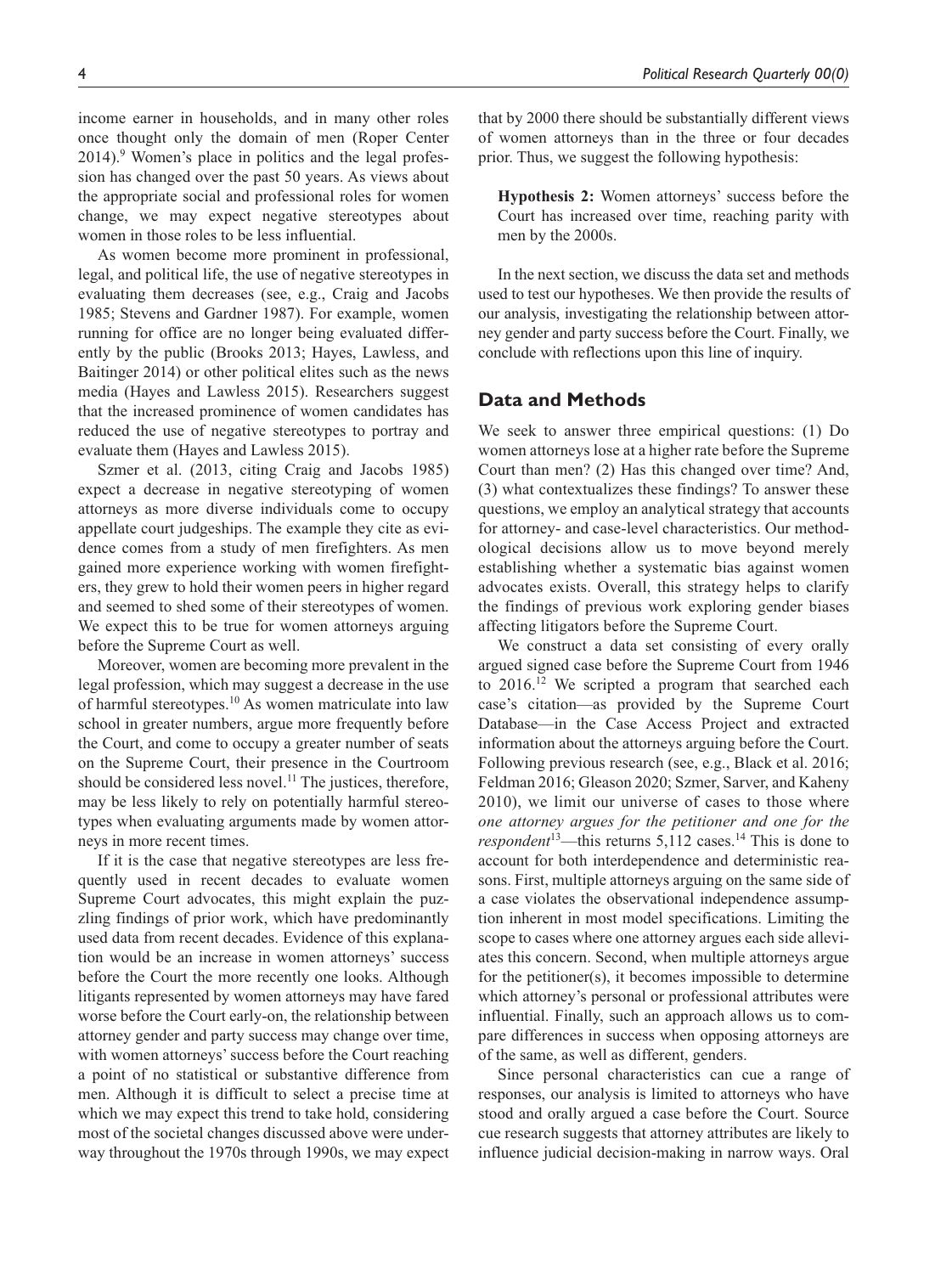arguments allow the justices to interact with attorneys, and it is in this forum where the justices are most likely to recognize an attorney's attributes. Concretely, we expect the attributes of those attorneys who stood and orally argued a case to be most salient and have the most measurable influence on Court outcomes.<sup>15</sup>

# *Dependent Variable and Methods*

To test our expectations, we model whether the petitioner secures a win before the Supreme Court. Using the Supreme Court Database, we construct a dichotomous dependent variable that equals 1 when the petitioner wins, and 0 otherwise.<sup>16</sup> We model vote for the petitioner to account for petitioner bias resulting from the reversemindedness of the Court.

# *Independent Variables*

We construct several key independent variables designed to test our theoretical expectations. First, we create a variable indicating the arguing attorneys' genders. $17$  When identifying counsel, Supreme Court decisions generally are worded as, "John Smith argued the case for the petitioner, on the briefs with him were . . ." We scripted a program that coded nearly all the arguing attorneys and the gendered "him" or "her" in the case syllabus. We validated the names of arguing attorneys by consulting oral argument transcripts.18 In addition, we validated attorney gender using a list of women oral advocates obtained from the Supreme Court history project.<sup>19</sup>

Given the disparity in the number of cases involving two opposing men attorneys versus the number of cases involving opposing men and women attorneys, simply controlling for an attorney's gender will result in biased estimations. Concretely, as the number of cases involving only men approaches infinity, the gender effect for men tends toward 0.5. To correct for this, we create a variable that captures the gender of the advocate for the two parties to a case. It combines the gender of the attorney for the petitioner, coded as 0 for a man and 1 for a woman, and the gender of the advocate representing the respondent, 0 for a man and a 1 for a woman, into a categorical variable representing the interaction of those two variables in all possible arrangements. In effect, this variable captures the interaction of two separate variables: one indicating if the gender of the attorney representing the petitioner is a woman and one indicating if the gender of the attorney representing the respondent is a woman. We can then use this to investigate the role attorney gender plays in influencing the likelihood of petitioner success before the Court, permitting us to consider the likely success of the petitioner when represented by a woman or a man, and when faced by a same- or different-gender attorney opposite them.

Constructing our key independent variable in this manner allows us to investigate what happens when attorneys on both sides of a case are women, when one or the other attorney is, and when none are. This provides numerous benefits. Most notably, it allows us to investigate the nuanced ways in which genders of counsel on both sides of a case may interact to shape outcomes. Only controlling for the gender of the petitioner's counsel would not permit such an investigation. In addition, it allows us the unique feature of being able to keep cases involving two men arguing, and thus incorporate those

Next, we include and interact the Court's term variable—that is, year—with the variable identifying the gender of the attorneys representing both parties to the case. Doing so allows us to explore whether women attorneys' success before the Court has changed over time.

data rather than exclude them.

Finally, we expect that an attorney's professional experience and qualifications influence their success before the Court. To test this, we create three measures capturing different aspects of an attorney's professional stature and qualifications. Drawing on previous research highlighting the Office of the Solicitor General's success before the Court (see, e.g., Bailey, Kamoie, and Maltzman 2005; Black and Owens 2013; McGuire 1998) and the emerging appellate expertise among state government attorneys (Owens and Wohlfarth 2014), we control for whether the petitioner is a government attorney. Using a three-level categorical variable, we control for whether an attorney represents a state's Attorney General office or Solicitor General office, the U.S. Attorney General's or Solitictor General's office, or is a private practicioner.

Related to the previous measure, we create a dichotomous variable that controls for whether an advocate previously served in the U.S. Solicitor General's Office. Attorneys who gained experience working in the Solicitor General's office will have a unique advantage over attorneys who have not.

Lastly, we construct a variable that accounts for the difference in the number of previous appearances before the Court between the petitioner and respondent. We tally the number of times an attorney appeared before the Court in oral arguments in the terms prior to, and including, the term in which the case was being argued. We tally prior appearances in oral arguments before the Court beginning in 1930 to account for the fact that attorneys arguing in 1946 and forward may have appeared before the Court in terms prior to 1946. Although our measure may miss some prior arguments by attorneys who argued before the Court prior to 1930, we believe this time frame captures most arguments of attorneys in the data set, and further, we have no reason to expect that those few arguments that are missed should be systematically related to other variables of interest. This measure is based on *all cases with a signed opinion*, not just those involving one attorney arguing each side. For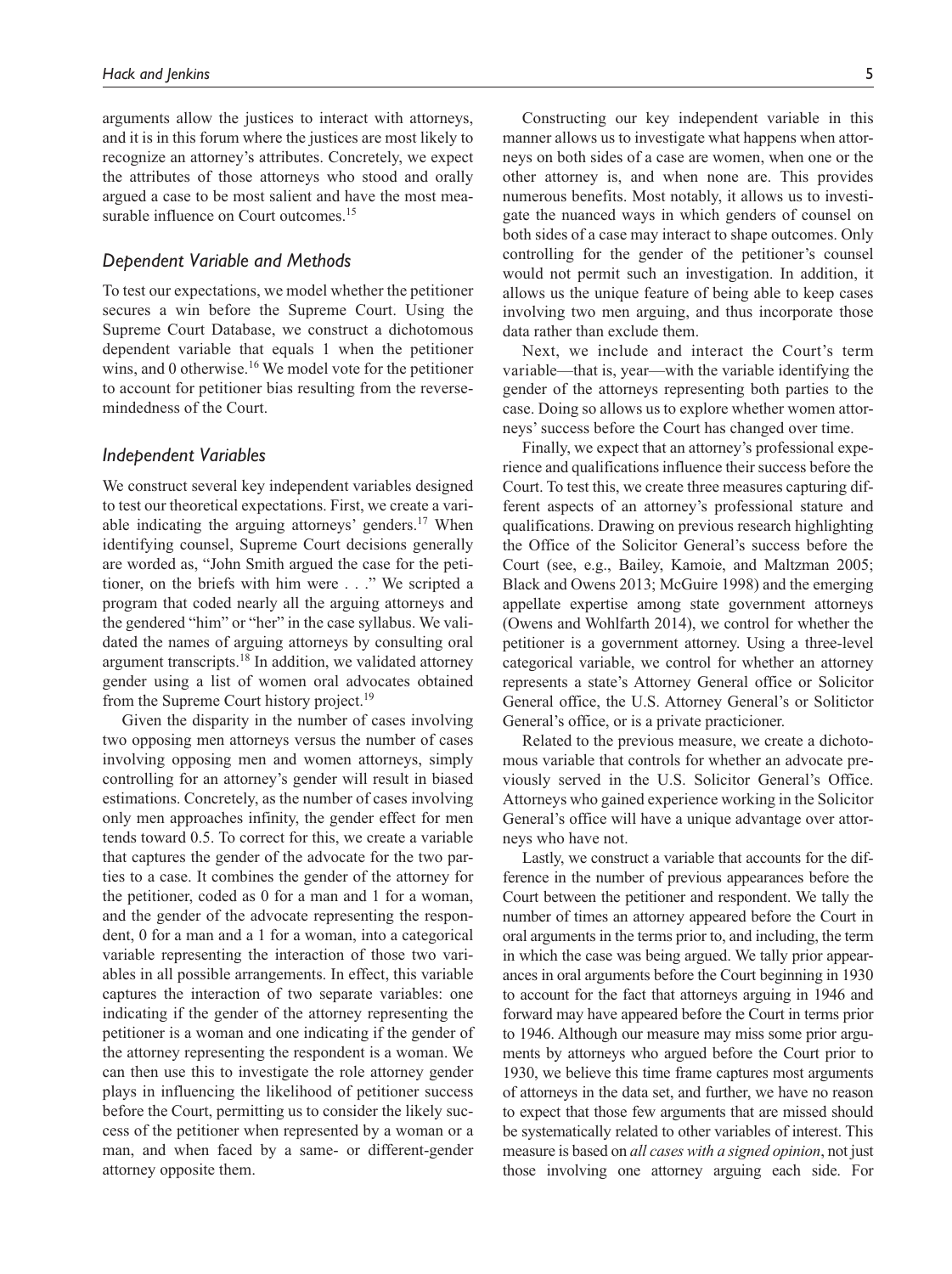example, if an attorney argued before the Court three times in 1940, twice in 1941, and once in 1947, the value for their appearances before the Court variable would be five for 1946 and six for 1947. We then take the difference between the opposing attorneys' number of previous appearances. The variable takes a negative value when the respondent's attorney has more appearances before the Court than the petitioner's, will equal 0 when the petitioner's and respondent's attorneys have an equal number of previous appearances, and takes a positive value when the petitioner's attorney has more previous appearances than the respondent's attorney.

We control for this variable for two reasons. First, lawyers who are "repeat players" before the Court have an advantage over those who are not (see, e.g., McGuire 1995). These attorneys are generally viewed as more reliable and credible and thus more persuasive sources of information for the justices, in turn increasing their likelihood of securing a victory relative to less experienced attorneys. Moreover, these repeat players may not be distributed randomly across genders.

Second, controlling for repeat status may uncover certain characteristics about the men and women arguing before the Court. Those who appear before the Court repeatedly are, generally, exemplary attorneys. Given the challenges women still face in the legal profession, it is possible that the women arguing before the Court have had to be disproportionately better to get to this position. Accounting for an attorney's appearances before the Court allows us to compare men and women attorneys on an "even footing."20

In creating this variable, we focus only on prior appearances before the Court as an oral advocate, not participation in briefs. We do so for similar logic as to why we only focus on oral advocacy when investigating the effect of gender; experience arguing before the Court is fundamentally different from participation in briefs. In addition, this is in line with much of the prior literature that studies, or accounts for, the effects of "repeat players" before the Court (see, e.g., Johnson, Wahlbeck, and Spriggs 2006; McGuire 1995, 1998).

# *Control Variables*

We control for several factors that may influence petitioner success before the Court. Often, the Court will appoint an attorney to argue on behalf of a party to a case. There are several reasons for this.<sup>21</sup> However, when the Court appoints counsel for a litigant, like many other aspects, the decision is entirely discretionary. Since the justices personally select this individual to represent a specific position, it is possible that the Court may be more willing to accept—or at the very least will pay greater attention to—the arguments advanced by this advocate. As such, we control for whether the lawyer for the petitioner was Court-appointed.

Existing literature suggests that oral arguments from attorneys who served as the law clerk of a Supreme Court justice are more successful (Peppers 2006; Peppers and Zorn 2008). It is possible that the process by which individuals come to clerk for justices is systematically related to gender, and thus if this were the case it is possible that our findings are influenced by prior clerk status rather than gender. To account for this, we include a variable that identifies whether an attorney was a law clerk for a Supreme Court justice.

Recognizing the potentially persuasive role that amicus curiae briefs can play in judicial decision-making (Caldeira and Wright 1988; McGuire 1990, 1995; Perry 1991) and the information they provide the justices (P. M. Collins 2004, 810), we create two variables to control for amicus participation. First, we control for the difference in the number of amici filed on behalf of the petitioner and respondent. The variable takes a negative value when the respondent has more amici filed on their behalf than the petitioner, will equal 0 when the petitioner and respondent have an equal number of amici filed, and takes a positive value when the petitioner has more amici filed than the respondent. Second, we control for the institutional filing status of the amici briefs. We use a categorical variable to control for whether amici were filed by a state government, the U.S. government, or nongovernmental actors.

It is possible that some cases may prove more politically salient than others. In such cases, the attorneys' gender—and subsequent performance during oral arguments—may be less consequential. The justices may be predisposed to support a party's position irrespective of the advocate's arguments. This line of reasoning follows from Maltzman, Spriggs, and Wahlbeck (2000) who suggest that in politically salient cases, justices' personal preferences are more pronounced, and thus they are less likely to be influenced by their colleagues. To identify cases that are politically salient, we use a case salience index developed by T. A. Collins and Cooper (2016). Unlike work that relies on whether a case was discussed on the front page of the *New York Times*, the Collins and Cooper index represents coverage in four papers—*Los Angeles Times*, the *Chicago Tribune*, the *Washington Post*, and the *New York Times*—and controls for whether the case was covered on the front-page or elsewhere in the given paper. The case salience index (CSI) ranges from 0 (indicating that the case was not reported anywhere in the four papers) to 8 (indicating that the case was covered on the front page of all four papers).

Previously, it has been argued that political salience and legal salience are not necessarily the same (Brenner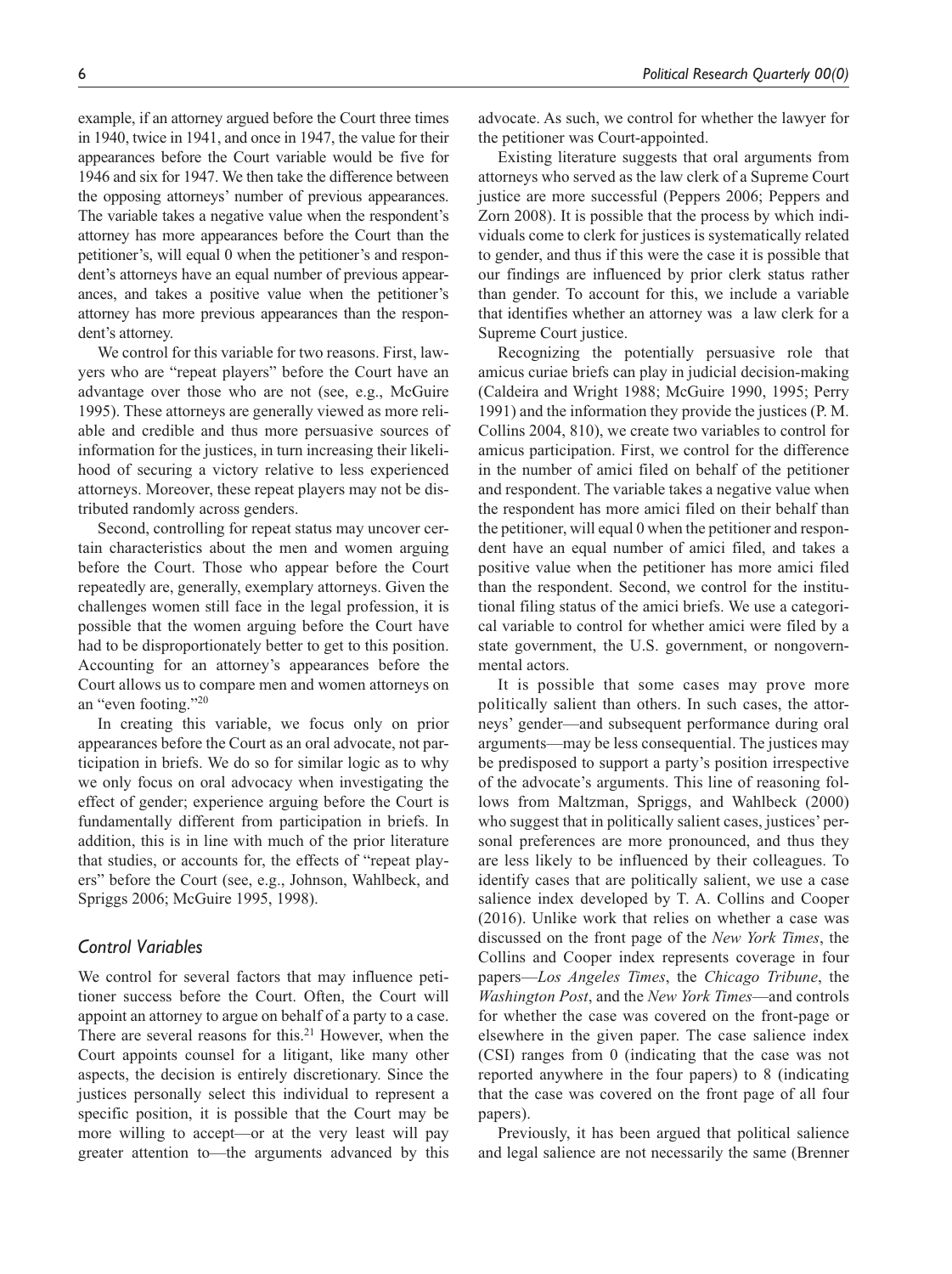1998). Politically salient cases, though they may interest pundits and the public, might have a limited impact on legal development and procedure. Conversely, legally salient cases may receive little media attention but have broad jurisprudential impact. In line with previous research (Bailey, Kamoie, and Maltzman 2005; Maltzman, Spriggs, and Wahlbeck 2000), we create a dummy variable to identify cases in which the Court either struck a law down as unconstitutional or overturned or altered precedent.<sup>22</sup>

Considering the importance of ideology to judicial decision-making, we control for the ideological congruence between the Court and the lower court's decision to account for the ideological propensity of the Court to vote for the petitioner. Following a procedure similar to Gleason (2020), we generate this measure by multiplying the ideology of the median justice with the ideological position for which the petitioner advocates. To do so, we multiply the median justice's Martin-Quinn score (Martin and Quinn 2002) by −1 if the lower court's disposition was conservative, suggesting the petitioner's disposition is liberal, and by 1 if the lower court's disposition was liberal. This yields a variable with positive scores if the median justice is ideologically inclined to overturn the lower court's ruling, and thus rule in favor of the petitioner, and negative otherwise. We then include an interaction between this variable and our attorney gender indicator.

Some previous research has suggested that women attorneys may be more successful in cases involving "women's issues," because they are considered more credible sources in those case (Szmer et al. 2013; Szmer, Sarver, and Kaheny 2010). Following Szmer, Sarver, and Kaheny's (2010) coding of cases that deal with topics seen as "women's issues," we create a variable indicating if the case attorneys are arguing deals with an issue area often considered favorable to women. Cases that meet this definition are coded 1, 0 otherwise.

# **Results**

As mentioned above, our dependent variable is dichotomous—capturing whether the petitioner secures a win before the Supreme Court. Given this choice, we focus our analysis on cases where one attorney argues for the petitioner and one for the respondent. This results in 10,224 attorneys nested in 5,112 cases from 1946 to 2016, spanning thirty-four natural courts. Before directly testing our hypotheses, we provide summary statistics and tabulations of these data.

Of the over 10,000 lawyer-appearances in our data set, 710 (6.9%) are women and 9,514 (93.1%) are men. Focusing on how attorney gender is distributed by party to the case, these data show that men are relatively evenly



**Figure 1.** Percentage of women attorney solo-arguments before the Court.

divided in terms of representing the petitioner or the respondent. However, of the 710 instances where a woman argued a case, more than half of the time (54.1%) it was on behalf of the respondent.

As expected, Figure 1 shows that women appear more frequently as time goes on, comprising a larger proportion of the attorneys who litigate before the Court. Starting in the late 1960s through the early-1990s, women gradually started solo-arguing more cases before the Court. By 1993, 15 percent of attorney-appearances were by women. Although 1994 proves curious, the overall upward trend continues into 2016. Importantly, the number of unique appearances for women attorneys—in any given year—never reaches beyond twenty-nine, indicating that the women who argue before the Court are limited to a small cadre of repeat attorneys.

Ultimately, our focus is to explore the influence of attorney gender on petitioner success. When cross-tabulating gender and petitioner success the chi-squared statistic fails to uncover any meaningful statistical association between these variables ( $\chi^2 = 4.9$ ;  $p = .2$ ).<sup>23</sup> Although exploratory statistics are useful for understanding underlying trends, we next present statistical models designed to test our expectations.

Given our binary dependent variable, whether the petitioner wins or not, we model these data using logistic regression with standard errors clustered by term. Since logit coefficients cannot be directly interpreted, we follow the work of Hanmer and Kalkan (2013) and present average marginal effects.24

Our interest is in understanding both the unconditional effects of gender on petitioner success as well as conditional effects of gender over time and when interacted with the Court's ideological congruence with the petitioner. As such, we run two models. The first explores the unconditional effects of gender; the second controls for the interaction between gender and Supreme Court term,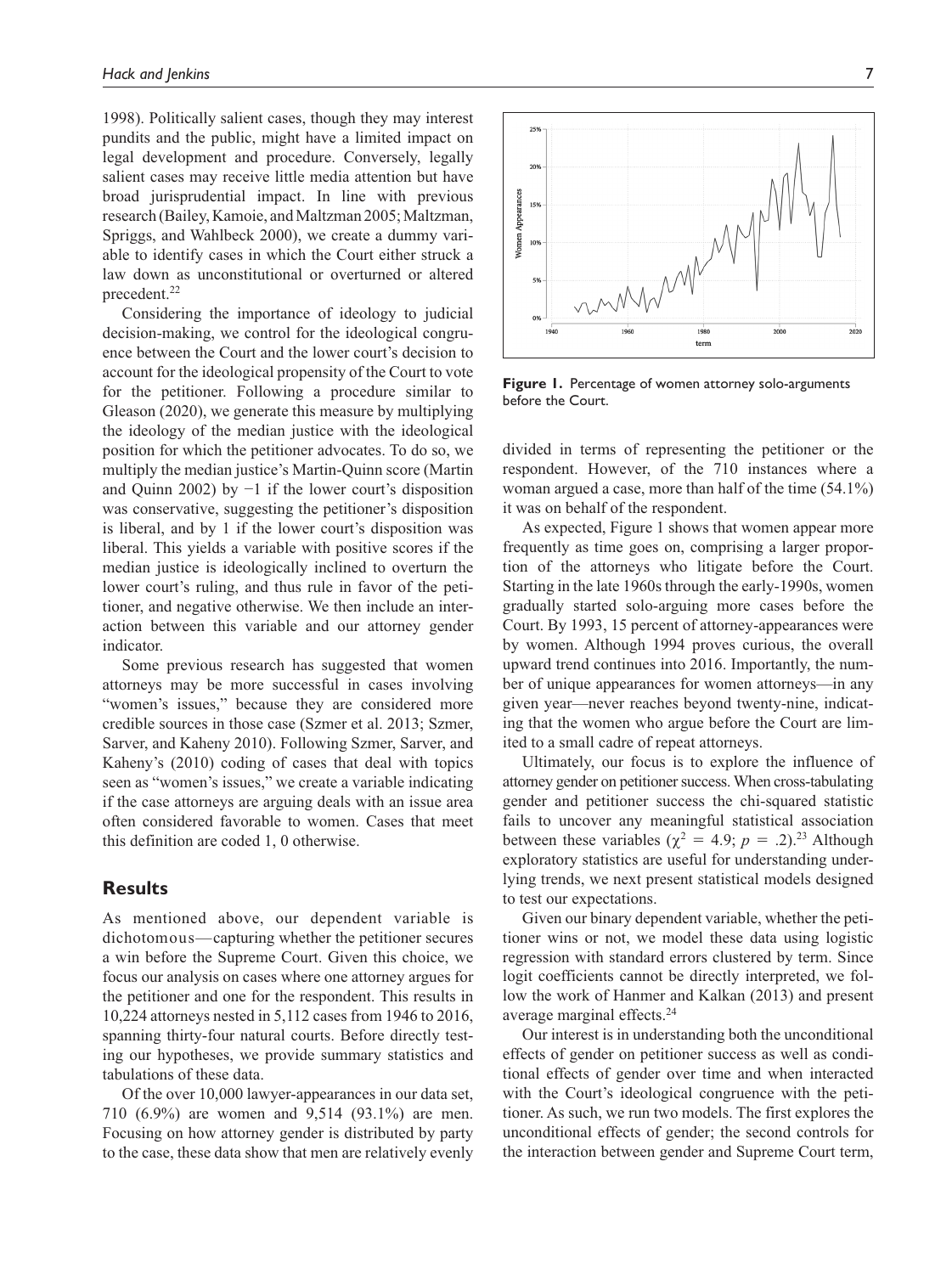

Figure 2. Average marginal effects for models 1 and 2.

as well as the interaction between gender and the Court's ideological congruence with the petitioner's position. Figure 2 presents the average marginal effects calculated at observed values for both the unconditional and conditional models.

Focusing first on the unconditional effects of gender (unconditional model), we find that the petitioner is more likely to win when opposing counsel are both women, although this effect goes away in the conditional model. Interestingly, there is no statistical difference in the likelihood of petitioner success when opposing counsel are of different genders or when opposing counsel are both men.

Turning to the interaction between attorney gender and Supreme Court term, we find no moderating effects. Over time, women arguing for the petitioner are statistically no more likely to win than are men arguing for the petitioner against another man. Likewise, a man arguing for the petitioner facing a woman is no more likely to win or lose over time than if that man were facing another man. In cases in which a woman attorney faces a woman attorney, the petitioner appears to have become increasingly likely to win; however, that interaction is not statistically significant.25 Thus, regardless of the

position of the gender of the attorneys, the likelihood of winning—relative to that of a man attorney representing the petitioner and facing another man—doesn't statistically change over time. Figure 3 plots the marginal effects for the interaction between gender of the attorneys and Supreme Court term. Confidence intervals have been removed for visual purposes. However, in the Online Appendix (Figure A1) we present a faceted contrast plot for readers demonstrating our null findings.

Our findings indicate that professional stature (e.g., whether an attorney is from the Office of the Solicitor General) is far more important for understanding successful outcomes before the Supreme Court. For example, the petitioner is 0.12 points more likely to win when represented by an attorney from the U.S. government  $(p < .05).^{26}$  Conversely, the likelihood of petitioner success when represented by a state government attorney is not statistically distinct from a petitioner represented by a non-government attorney.

Next, we investigate whether previous experience in the Office of the Solicitor General influences petitioner success. We find that having worked in the SG's Office decreases the likelihood of petitioner success. Attorneys who previously served in the SG's office representing the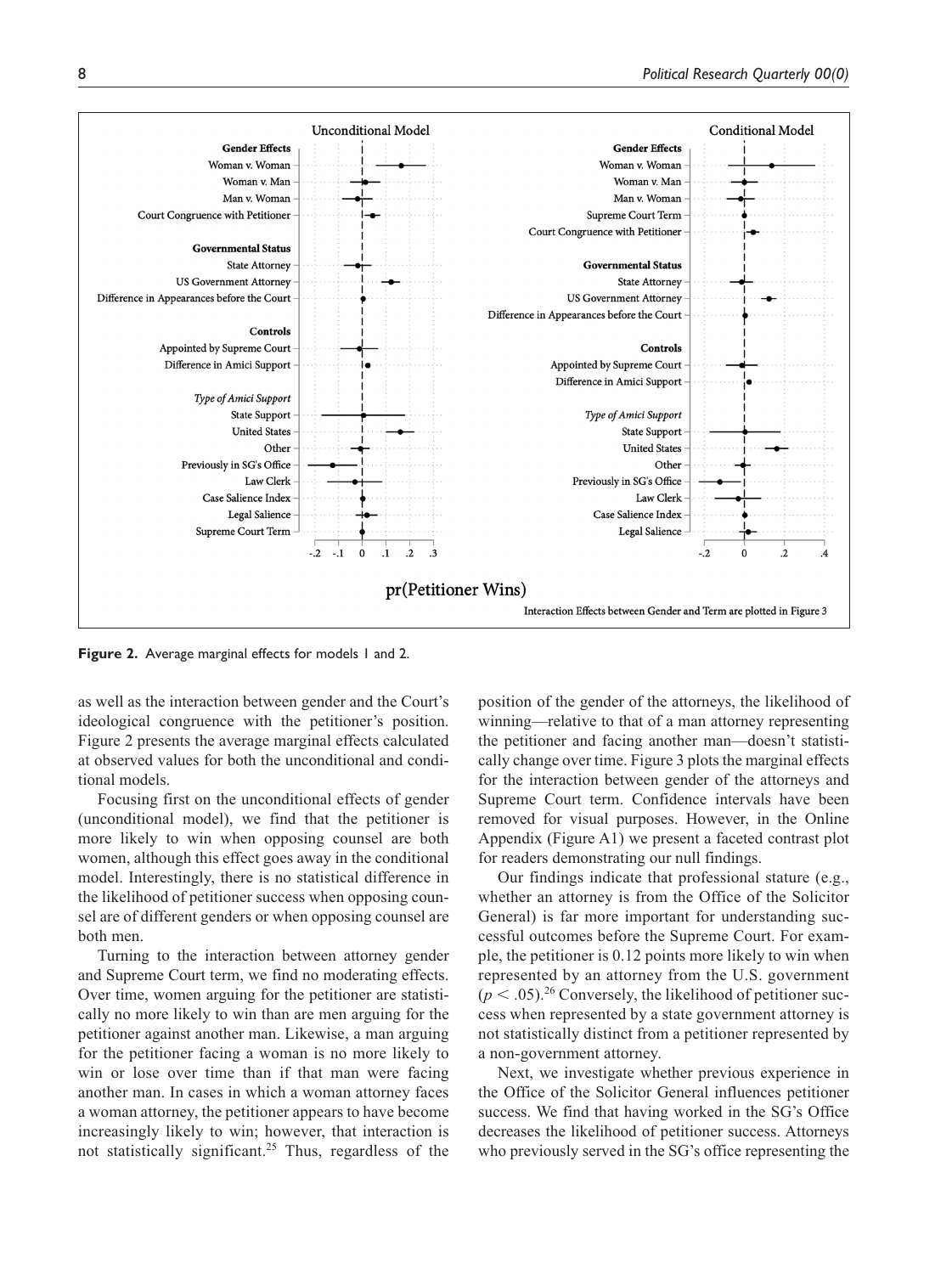

**Figure 3.** Marginal effects plot for interaction between attorneys' gender and term.

petitioner are 0.12 points less likely to win, relative to attorneys who did not serve in the SG's Office. Although surprising, upon further reflection and investigation, it is probable that this is a result of frequent appearance before the Court. As an attorney argues more frequently before the Court, the opportunity to lose increases as well.

As expected, repeat status increases petitioner success—corroborating previous research. We measure the difference in the number of appearances between the attorney arguing for the petitioner and the attorney arguing for the respondent. A positive value indicates that the petitioner's attorney has more appearances before the Court than the respondent's attorney. A negative value indicates that the respondent's attorney has more appearances before the Court than the petitioner's attorney. Zero indicates that opposing counsel have the same number of appearances before the Court.

In Figure 4, we show the overall trend. At a value of zero (opposing attorneys have the same number of appearances), the petitioner's predicted probability of success is 0.65. As the discrepancy in prior appearances between the petitioner's attorney and the respondent's attorney increases, so too does the likelihood of petitioner success. Each appearance before the Court that a petitioner's counsel has over the respondent's increases the



**Figure 4.** Difference in petitioner and respondent appearances before the court.

likelihood that the petitioner will win by 0.36 points. When the petitioner has five prior appearances more than the respondent, the likelihood of the petitioner winning increases by nearly 2 points, 1.8 percentage points. The inverse of this is that for every prior appearance before the Court the petitioner's attorney has less than the respondent's, the likelihood of the petitioner winning decreases by 0.36 points, or by just under two percentage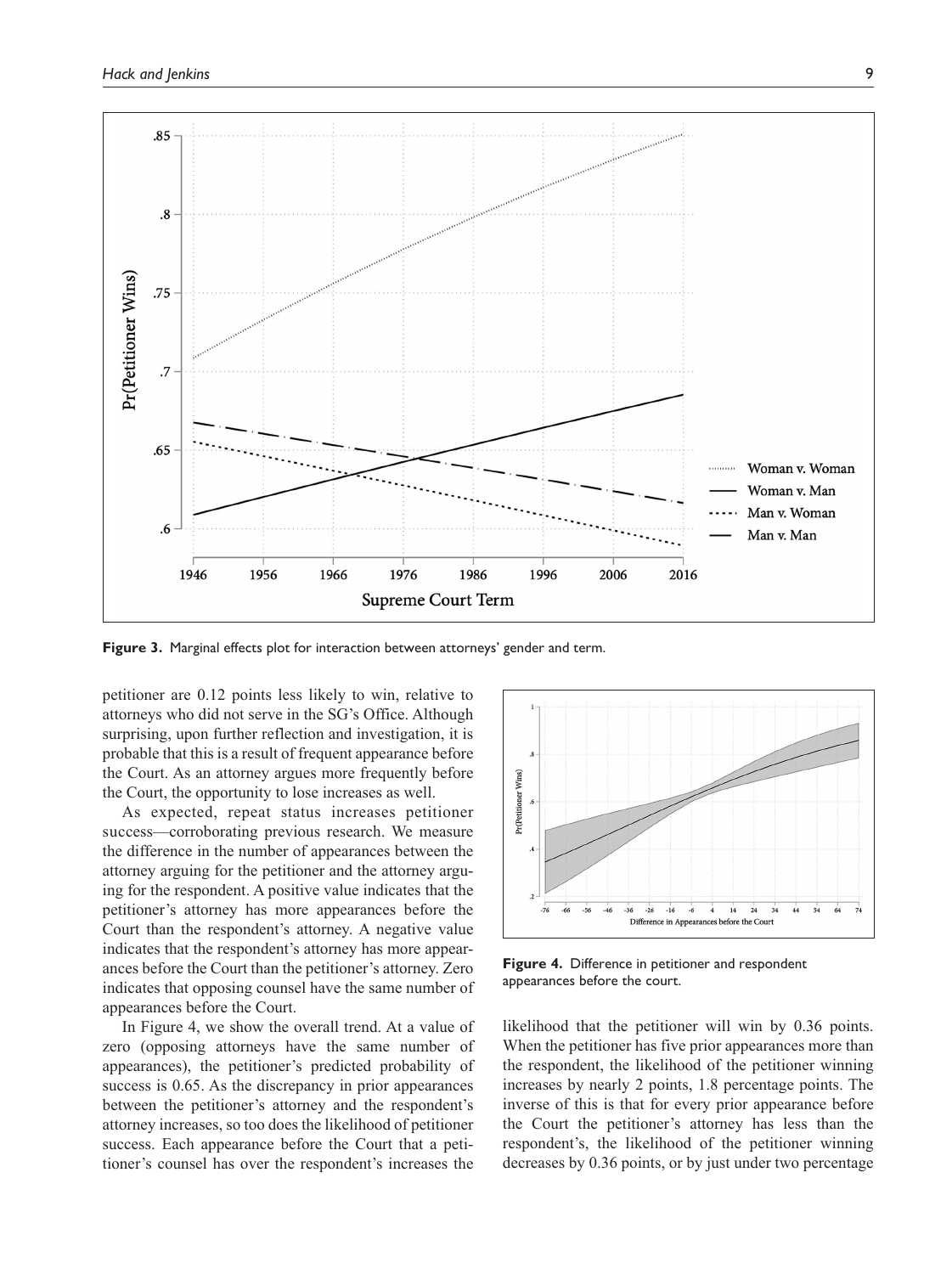points for every five less prior appearances the petitioner's counsel has relative to the respondent's counsel. This effect is statistically significant at traditional levels. This is a substantively significant relationship considering that this variable runs from −76 to 74, suggesting there are instances in which a substantial advantage or disadvantage in prior experience exists between attorneys.

Considering the results from the unconditional model, we next turn to our control variables.<sup>27</sup> First, we find no statistically significant effects on the likelihood of petitioner success when the attorney is Court appointed. The justices do not seem to lend preferential treatment—in terms of the likelihood of success—to those requested to argue a given position. Likewise, we find that neither case salience nor legal salience reach statistical significance in predicting petitioner success.28

We find that amici-support influences petitioner success. Each additional amicus brief filed in support of the petitioner over the respondent increases the petitioner's probability of success by 0.2 points. This is a substantively significant relationship considering that the variable runs from −41 to 16. Moreover, this finding proves statistically significant. We find that petitioner success increases by 0.16 points when amici are filed by the United States in support of the petitioner, relative to no amici support. Amici filed on behalf of the petitioner by non-governmental groups or state governments fail to achieve statistically significant effects in the model.

Using our measure of ideological congruence discussed earlier, we find that the ideological congruence between the Court, measured as the ideology of the median justice, and the petitioner makes the petitioner more likely to succeed. Turning to the conditional model, the interaction between our measure of attorney gender for each party and ideological congruence is not statistically significant and an investigation of the contrasts of those variables demonstrates a similar finding. In addition, the coefficients on the attorney gender variable and ideological congruence variable are not statistically different between the conditional and unconditional models. This all suggests that ideological congruence and attorney gender do not have conditioning effects on one another.

Status as a former law clerk does not seem to have a significant effect on winning. This is likely for a few reasons. First, former clerks have a higher average number of previous arguments than non-clerks. It may well be that repeat appearances before the Court prove more influential than having been a clerk. Second, former law clerks are almost twice as likely to go on to appear before the Court representing the U.S. government in some capacity, which also leads to a higher level of success. Thus, although being a former law clerk may benefit attorneys in some instances, in most cases it is likely overwhelmed by other characteristics of those attorneys. We also interact petitioner former law clerk status with our attorney gender indicator. A model with these results can be found in the Online Appendix. Our substantive results for attorney gender do not change with the inclusion of this interaction.<sup>29</sup>

Finally, turning to women's issues, controlling for women's issues and an interaction between women's issues and our attorney gender variable does not substantively change our results. Furthermore, the interaction is not statistically significant. We present the estimates from this model in the Online Appendix. Thus, whether women attorneys are arguing about a "women's issue" or not does not appear to alter their success before the Court regardless of which side they're arguing on or the gender of the attorney they are arguing against.

## **Discussion**

When accounting for other factors influential to the decisionmaking process, parties represented by women during oral arguments are not substantively different from those represented by men when it comes to securing a win. We present these findings against the backdrop of a literature that has offered numerous results over limited time periods. Moreover, research centering on attorney gender and Supreme Court outcomes has generally focused on individual justice voting behavior rather than the behavior of the Court as a whole. Importantly, we build upon earlier work by presenting a more comprehensive understanding of the backgrounds and experience of the individuals arguing before the Court, and over a substantially longer period of time than prior work, which aids in contextualizing our results.

Ultimately, we find that attorney gender is a poor predictor of success before the Court. Other characteristics such as attorney experience and party support are more strongly associated with party success. One interpretation of these findings may be that women no longer face discrimination in the legal profession or in their appearances before the nation's highest Court. This interpretation would be that these findings suggest that there is some "good news" when it comes to the question of whether the gender of an attorney affects their party's success before the highest Court. Notably, the gender of an attorney does not seem to be systematically related to their success. This is good news in so much as it means that for those attorneys who make it before the Court to argue, justice is "gender blind"—a finding that should offer observers of the Court and citizens alike comfort.

However, we suggest that another, more nuanced interpretation of these findings is implicated. Although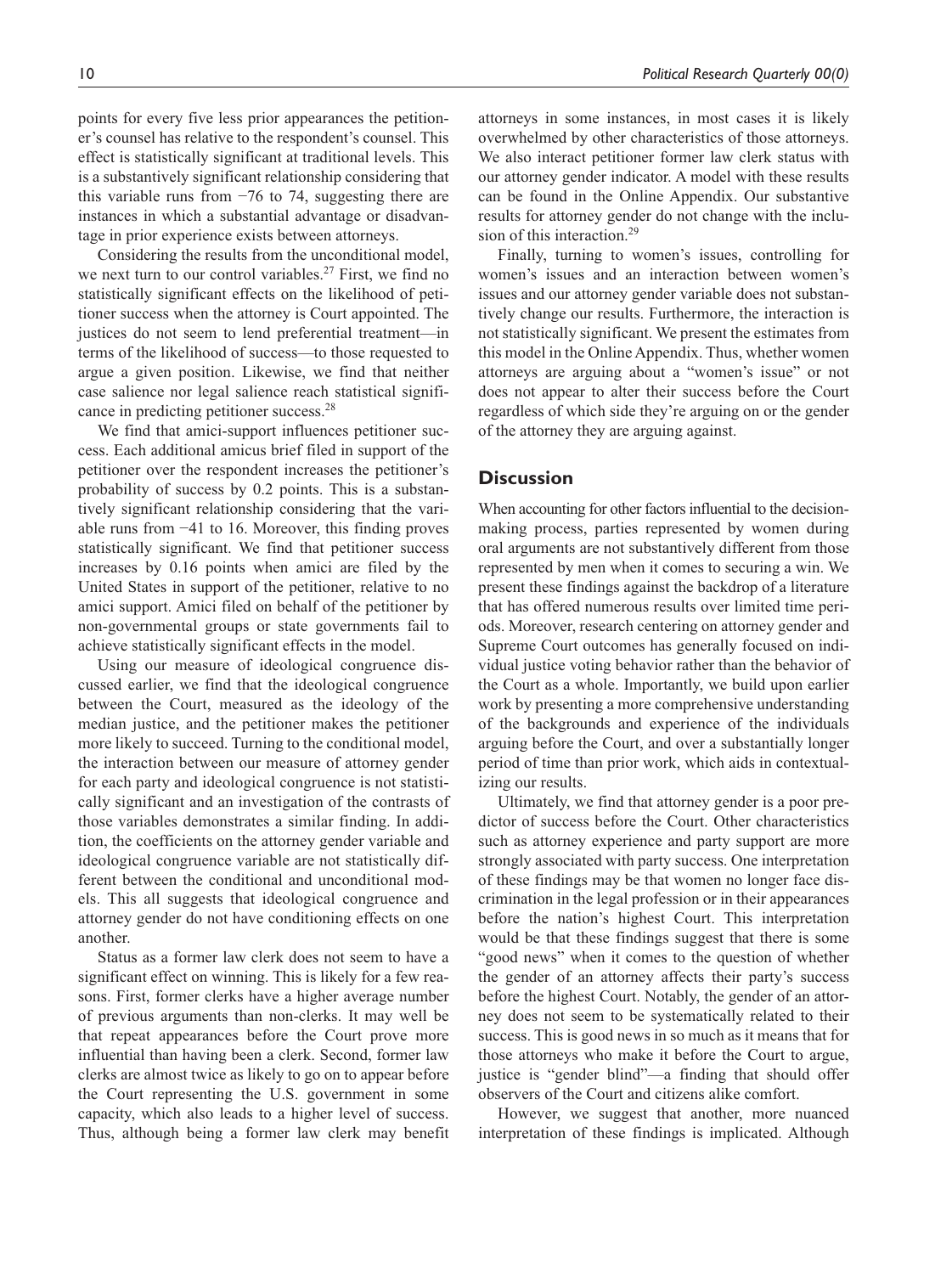the inability to find evidence of gender bias before the Court is undeniably good, we believe these results also suggest that discrimination against women attorneys continues to be rampant. We demonstrate that once before the Court women fare just as well as men, controlling for other relevant factors. However, a brief investigation into the litigation background of the women arguing before the Court finds that more women argued their first case before the Court as government attorneys and/or holding significant prior experience. Although, on average, the men arguing before the Court possess similar attributes, there also exists far more variation in their backgrounds and prior experience. This highlights that while men attorneys with varying backgrounds and experience have been afforded the opportunity to appear before the Supreme Court, women have had to be, on average, more qualified and experienced to receive the same opportunity. To the extent gender discrimination occurs in oral advocacy before the Supreme Court, it appears to begin far before women even make it to the Court. This poses many questions left unanswered, many of which have significant normative implications for our understanding of the judicial branch and American politics. If the sorts of women who make it to argue before the Court are fundamentally different from women attorneys who do not, and perhaps are even different in important ways from the men who argue before the Court, then that may have implications for representation of interests, equality within the legal profession, and even the sorts of decisions the court makes.

We believe these results suggest at least three future avenues of research. First, future work should build off of these findings to begin to pinpoint more carefully where along the Supreme Court advocacy "pipeline" women face barriers to entry. This can be useful to identifying the causes and how to overcome the disparity. Second, although we find that attorney gender does not seem to affect the decisions of the Court as an institution, or often not the individual behavior of judges, we encourage future work to continue to identify the ways in which attorney gender may matter, as an already bourgeoning new literature has begun doing. Finally, further work should attempt to understand the ways in which those women attorneys who do make it before the Court differ, if at all, from those who do not. As noted above, this line of research may have particularly significant normative implications for the legal profession, as well as representation within our judicial system.

# **Authors' Note**

Previous versions of this paper were presented at the 2017 Midwest Political Science Association Annual Conference and the 2017 Annual Meeting of the Southern Political Science Association.

#### **Acknowledgments**

We thank the editors and three anonymous reviewers for their helpful comments, as well as participants at the American Politics Workshop at The George Washington University for their feedback.

# **Declaration of Conflicting Interests**

The author(s) declared no potential conflicts of interest with respect to the research, authorship, and/or publication of this article.

## **Funding**

The author(s) received no financial support for the research, authorship, and/or publication of this article.

# **ORCID iD**

Clinton M. Jenkins  $\blacksquare$  <https://orcid.org/0000-0001-6746-641X>

#### **Supplemental Material**

Replication code and data available at: [https://doi.org/10.7910/](https://doi.org/10.7910/DVN/YCDOQL) [DVN/YCDOQL](https://doi.org/10.7910/DVN/YCDOQL). Supplemental materials for this article are available with the manuscript on the *Political Research Quarterly* (PRQ) website.

#### **Notes**

- 1. As quoted in a 2011 Associated Press story, "Female Lawyers Are Still Rare at the US Supreme Court," January 20.
- 2. We note at the outset that our work does not challenge or discredit the very real disadvantages women experience in law school and when practicing law. The findings and claims made in this paper speak to whether there are systematic differences in case outcomes before the Supreme Court, across gender. We empirically test whether a gender bias emerges from the win / loss rate for men and women attorneys arguing before the Supreme Court.
- 3. Replication data and materials available at: [https://doi.](https://doi.org/10.7910/DVN/YCDOQL) [org/10.7910/DVN/YCDOQL](https://doi.org/10.7910/DVN/YCDOQL)
- 4. Previous studies have limited their analysis to cases involving one or more women attorneys arguing before the Court. We, instead, explore all cases before the Court for our time period that meet our scope of inquiry—as defined below.
- 5. See Walker and Barrow (1985) who find that the behavior of judges does not differ across genders, whereas others (Boyd, Epstein, and Martin 2010; Gryski, Main, and Dixon 1986; Peresie 2004) find that differences exist between men and women judges when it comes to women's issues.
- 6. Recent work by Gleason (2020) has shown that attorneys are more successful when they conform to expected gender norms. Women attorneys who communicate during oral arguments with less emotional language face lower success rates.
- 7. See Kaheny, Szmer, and Sarver (2011) for a discussion of the similarity between the Supreme Court of Canada and the Supreme Court of the United States.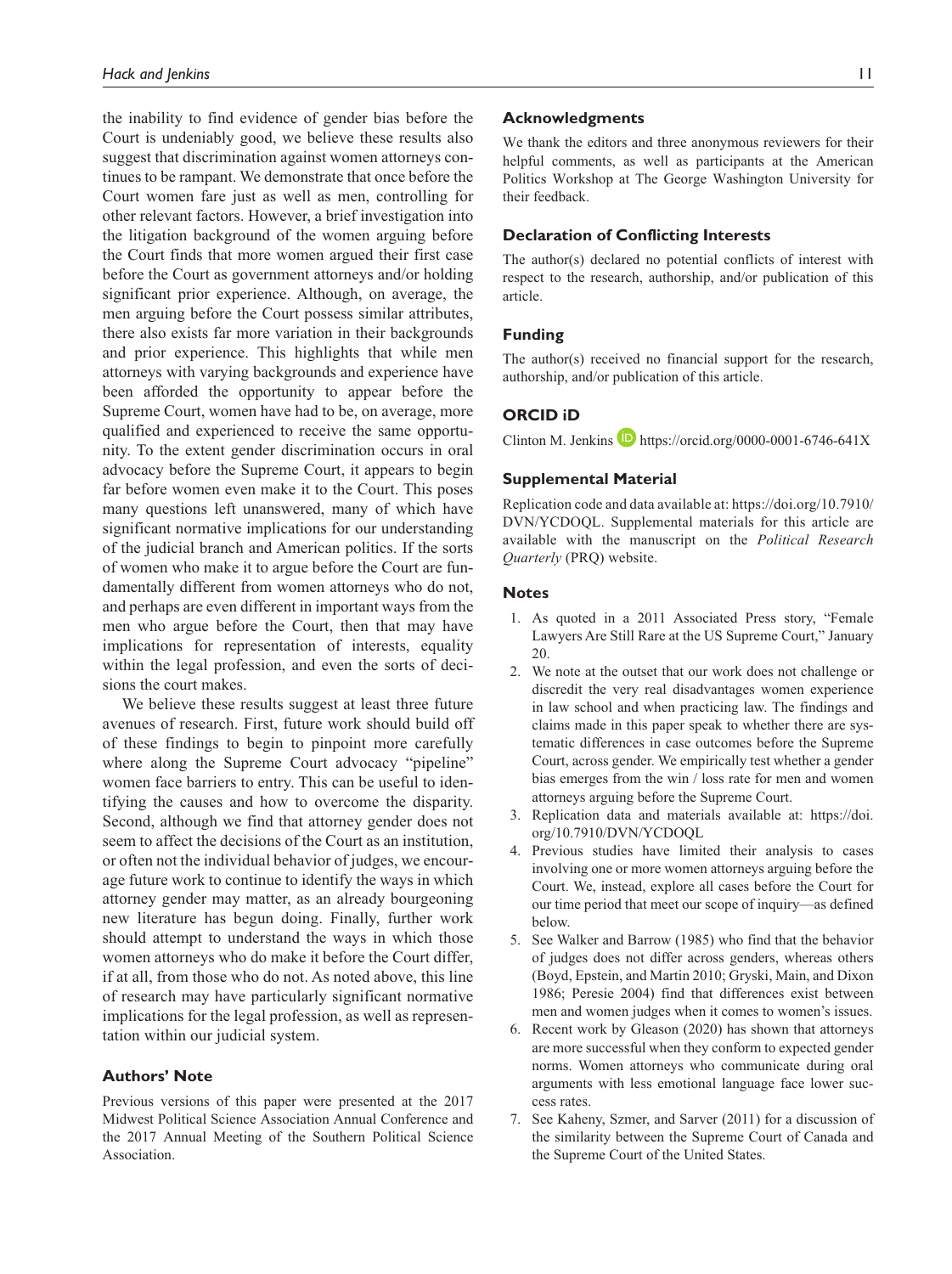- 8. In the Online Appendix, we present robustness checks and alternative dependent variables, for example, a justicelevel model that focuses on the votes of individual justices. All appendices available online as supplemental materials.
- 9. This is in no way meant to dismiss the serious challenges women in American society, and worldwide, still face across a broad variety of areas including equal pay, maternity leave, employment discrimination, and other forms of discrimination involving social roles.
- 10. This is, of course, not to say that women are on equal footing in the legal profession now, nor that they are not still subject to many forms of discrimination within the legal field.
- 11. Data on the involvement of women in the legal profession obtained from Catalyst: Catalyst Quick Take: Women in Law in Canada and in the US New York: Catalyst. 2015. <https://www.catalyst.org/research/women-in-law/>
- 12. Supreme Court Database where *decisionType* equals one or two.
- 13. Consistent with this choice, we exclude cases where outside parties (e.g., the Office of the Solicitor General) participate in oral arguments as amici in support of one side.
- 14. Two cases were dropped because the respondent failed to appear. These cases are: National *Labor Relations Board v. Ochoa Fertilizer Corp. et al* (368 US 318) and *United States v. Braverman* (373 US 405).
- 15. Although, do see Gleason, Jones, and McBean (2019) who find adherence to gender norms in briefs is reward by male justices in some instances.
- 16. Our focus in this paper is to investigate whether a systematic bias against women attorneys exists at the Supreme Court by focusing on if in the aggregate women are systematically losing cases before the Court. In the Online Appendix, we present a justice-level model.
- 17. We recognize that gender is a multifaceted concept and treating it as binary excludes those who may not self-identify with these labels. That said, the attorneys in our data set to the best of our knowledge—conform to a cisgender binary. For our purposes, a dichotomous variable coded as either man or woman does not exclude nor force observations into a category that does not fit their gender identity.
- 18. At the start of oral arguments, the Chief Justice (or Senior Associate Justice) addresses the attorney with a gendered salutation—"Mr.," "Ms.," or "Mrs.." Using these salutations, we validated the gender of the arguing attorney.
- 19. Additional information available from Supreme Court history project:<https://perma.cc/4D7L-7GA9>
- 20. McGuire (1995) notes that the various alternative measures of attorney litigation experience are highly correlated with one another, thus we can assume this captures any effects of litigation experience. We also expect prior litigation experience before the Court to be reasonably representative of overall lawyer quality, as it is highly correlated with other measures of attorney capability (e.g., Johnson, Wahlbeck, and Spriggs 2006).
- 21. See Shaw (2016, 1565) for a larger discussion on why parties fail to appear.
- 22. These cases are identified using the Supreme Court Database's classifications.
- 23. Cross tabulations showing petitioner success by petitioner and respondent attorney gender can be found in the Online Appendix in Table A2.
- 24. Logit coefficients can be found in the Online Appendix to this paper.
- 25. We should note, this is also a small number of cases (fortysix) in which a woman argues against another woman.
- 26. Relative to a petitioner represented by a non-government attorney. Results are from the unconditional effects model; however, as evidenced in Figure 2, they are not substantively different from those in the conditional effects model.
- 27. Unless noted, there are not substantive differences in the effects of the control variables between the conditional and unconditional models.
- 28. Statistically, there is no difference in results when controlling for case salience using those that appear on the front page of the *New York Times* (Epstein and Segal 2000), those that are listed as landmark cases by Congressional Quarterly, or the Clark et al. (2015) measure. We present results from these models in the Online Appendix.
- 29. In addition, the interaction is only partially estimable due to too few data points in some of the interactive cells.

## **References**

- Alexander, Deborah, and Kristi Andersen. 1993. "Gender as a Factor in the Attribution of Leadership Traits." *Political Research Quarterly* 46 (3): 527–45.
- Aronson, Elliot. 1988. *The Social Animal*. New York: W.H. Freeman.
- Bailey, Michael A., Brian Kamoie, and Forrest Maltzman. 2005. "Signals from the Tenth Justice: The Political Role of the Solicitor General in Supreme Court Decision Making." *American Journal of Political Science* 49 (1): 72–85.
- Black, Ryan C., Matthew E. K. Hall, Ryan J. Owens, and Eve M. Ringsmuth. 2016. "The Role of Emotional Language in Briefs before the U.S. Supreme Court." *Journal of Law and Courts* 4 (2): 377–407.
- Black, Ryan C., and Ryan J. Owens. 2013. "A Built-in Advantage: The Office of the Solicitor General and the U.S. Supreme Court." *Political Research Quarterly* 66 (2): 454–66.
- Boyd, Christina L., Lee Epstein, and Andrew D. Martin. 2010. "Untangling the Causal Effects of Sex on Judging." *American Journal of Political Science* 54 (2): 389–411.
- Brenner, Saul. 1998. "Measuring the Importance of Supreme Court Decisions." *Law Library Journal* 90:183–92.
- Brinkmann, Beth S. 2003. "A First Argument in the Tradition of Many." *The Journal of Appellate Practice and Process* 5:61–73.
- Brooks, Deborah Jordan. 2013. *He Runs, She Runs: Why Gender Stereotypes Do Not Harm Women Candidates*. Princeton: Princeton University Press.
- Caldeira, Gregory A., and John R. Wright. 1988. "Organized Interests and Agenda Setting in the U.S. Supreme Court." *American Political Science Review* 82 (4): 1109–27.
- Clark, Tom S., Jeffrey R. Lax, and Douglas Rice. 2015. "Measuring the Political Salience of Supreme Court Cases." *Journal of Law and Courts 3*(1): 37–65.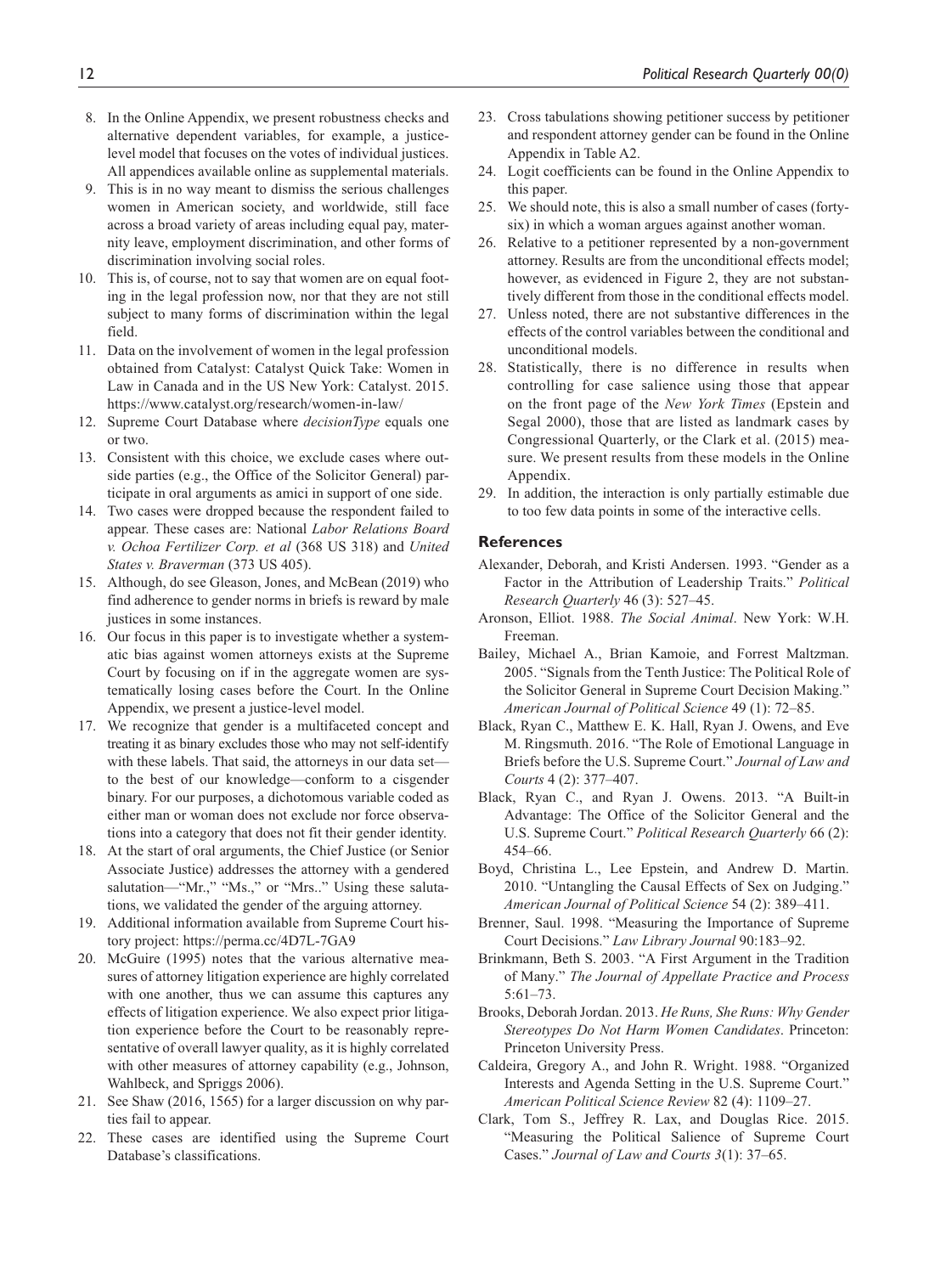- Collins, Paul M. 2004. "Friends of the Court: Examining the Influence of Amicus Curiae Participation in U.S. Supreme Court Litigation." *Law & Society Review* 38 (4): 807–32.
- Collins, Todd A., and Christopher A. Cooper. 2016. "The Case Salience Index, Public Opinion, and Decision Making on the U.S. Supreme Court." *Justice System Journal* 37 (3): 232–45.
- Conover, Pamela Johnston. 1984. "The Influence of Group Identifications on Political Perception and Evaluation." *The Journal of Politics* 46 (3): 760–85.
- Cortina, Lilia M., Kimberly A. Lonsway, Vicki J. Magley, Leslie V. Freeman, Linda L. Collinsworth, Mary Hunter, and Louise F. Fitzgerald. 2002. "What's Gender Got to Do with It? Incivility in the Federal Courts." *Law & Social Inquiry* 27 (2): 235–70.
- Craig, Jane M., and Rick R. Jacobs. 1985. "The Effect of Working with Women on Male Attitudes toward Female Firefighters." *Basic and Applied Social Psychology* 6 (1): 61–74.
- Cuddy, Amy J. C., Susan T. Fiske, and Peter Glick. 2004. "When Professionals Become Mothers, Warmth Doesn't Cut the Ice." *Journal of Social Issues* 60 (4): 701–18.
- Epstein, Lee, and Jeffrey A. Segal. 2000. "Measuring Issue Salience." *American Journal of Political Science* 44:66–83.
- Feldman, Adam. 2016. "Counting on Quality: The Effects of Merits Brief Quality on Supreme Court Decisions." *Denver Law Review* 94:43–70.
- Fox, Richard L., and Zoe M. Oxley. 2003. "Gender Stereotyping in State Executive Elections: Candidate Selection and Success." *The Journal of Politics* 65 (3): 833–50.
- Fridkin, Kim L., and Patrick J. Kenney. 2009. "The Role of Gender Stereotypes in U.S. Senate Campaigns." *Politics & Gender* 5 (3): 301–24.
- Gleason, Shane A. 2020. "Beyond Mere Presence: Gender Norms in Oral Arguments at the U.S. Supreme Court." *Political Research Quarterly* 73 (3): 596–608.
- Gleason, Shane A., Jennifer J. Jones, and Jessica Rae McBean. 2019. "The Role of Gender Norms in Judicial Decisionmaking at the U.S. Supreme Court: The Case of Male and Female Justices." *American Politics Research* 47 (3): 494–529.
- Greenwald, Anthony G., Mark R. Klinger, and Eric S. Schuh. 1995. "Activation by Marginally Perceptible ('Subliminal') Stimuli: Dissociation of Unconscious from Conscious Cognition." *Journal of Experimental Psychology* 124 (1): 22–42.
- Gruhl, John, Cassia Spohn, and Susan Welch. 1981. "Women as Policymakers: The Case of Trial Judges." *American Journal of Political Science* 25:308–22.
- Gryski, Gerard S., Eleanor C. Main, and William J. Dixon. 1986. "Models of State High Court Decision Making in Sex Discrimination Cases." *The Journal of Politics* 48 (1): 143–55.
- Hanmer, Michael J., and Kerem Ozan Kalkan. 2013. "Behind the Curve: Clarifying the Best Approach to Calculating Predicted Probabilities and Marginal Effects from Limited Dependent Variable Models." *American Journal of Political Science* 57 (1): 263–77.
- Haslett, Beth, Florence L. Geis, and Mae R. Carter. 1992. *The Organizational Woman: Power and Paradox*. Westport, CT: Greenwood Publishing Group.
- Hayes, Danny, and Jennifer L. Lawless. 2015. "A Nongendered Lens? Media, Voters, and Female Candidates in Contemporary Congressional Elections." *Perspectives on Politics* 13 (1): 95–118.
- Hayes, Danny, Jennifer L. Lawless, and Gail Baitinger. 2014. "Who Cares What They Wear? Media, Gender, and the Influence of Candidate Appearance." *Social Science Quarterly* 95 (5): 1194–212.
- Huddy, Leonie, and Nayda Terkildsen. 1993. "Gender Stereotypes and the Perception of Male and Female Candidates." *American Journal of Political Science* 37:119–47.
- Johnson, Timothy R. 2001. "Information, Oral Arguments, and Supreme Court Decision Making." *American Politics Research* 29 (4): 331–51.
- Johnson, Timothy R. 2003. "The Supreme Court, the Solicitor General, and the Separation of Powers." *American Politics Research* 31 (4): 426–51.
- Johnson, Timothy R., Paul J. Wahlbeck, and James F. Spriggs. 2006. "The Influence of Oral Arguments on the U.S. Supreme Court." *American Political Science Review* 100 (1): 99–113.
- Kaheny, Erin, John Szmer, and Tammy Sarver. 2011. "Women Lawyers before the Supreme Court of Canada." *Canadian Journal of Political Science/Revue canadienne de science politique* 44 (1): 83–109.
- Kahn, Kim Fridkin, and Kim Fridkin. 1996. *The Political Consequences of Being a Woman: How Stereotypes Influence the Conduct and Consequences of Political Campaigns*. New York: Columbia University Press.
- Karpowitz, Christopher F., and Tali Mendelberg. 2014. *The Silent Sex: Gender, Deliberation, and Institutions*. Princeton: Princeton University Press.
- King, David C., and Richard E. Matland. 2003. "Sex and the Grand Old Party: An Experimental Investigation of the Effect of Candidate Sex on Support for a Republican Candidate." *American Politics Research* 31 (6): 595–612.
- Kritzer, Herbert M., and Thomas M. Uhlman. 1977. "Sisterhood in the Courtroom: Sex of Judge and Defendant in Criminal Case Disposition." *Social Science Journal* 14 (2): 77–88.
- Lau, Richard R., and David P. Redlawsk. 2001. "Advantages and Disadvantages of Cognitive Heuristics in Political Decision Making." *American Journal of Political Science* 45 (4): 951–71.
- Lawless, Jennifer L. 2004. "Politics of Presence? Congresswomen and Symbolic Representation." *Political Research Quarterly* 57 (1): 81–99.
- Lonsway, Kimberly A., Leslie V. Freeman, Lilia M. Cortina, Vicki J. Magley, and Louise F. Fitzgerald. 2002. "Understanding the Judicial Role in Addressing Gender Bias: A View from the Eighth Circuit Federal Court System." *Law & Social Inquiry* 27 (2): 205–34.
- Maltzman, Forrest, James F. Spriggs, and Paul J. Wahlbeck. 2000. *Crafting Law on the Supreme Court: The Collegial Game*. New York: Cambridge University Press.